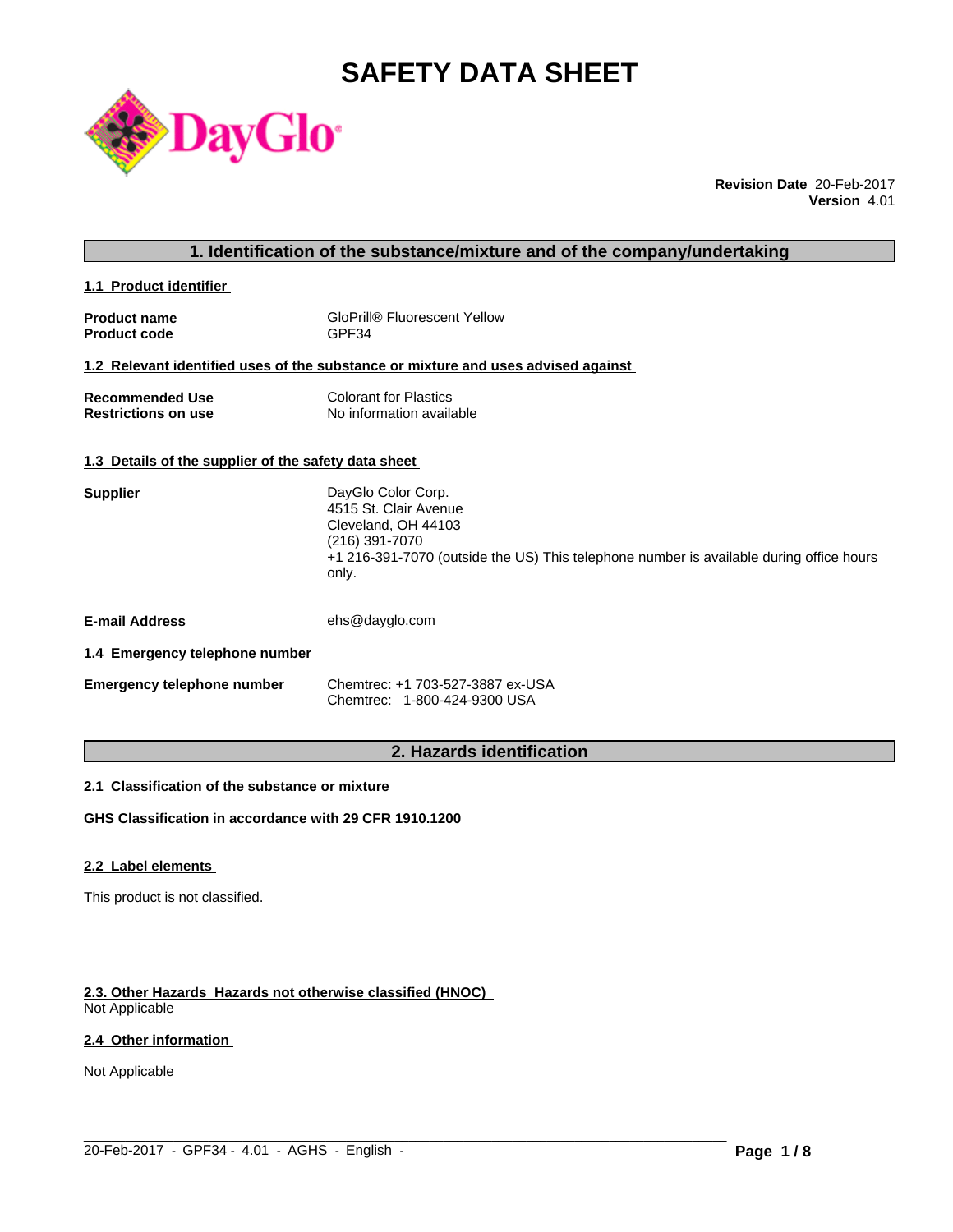# **3. Composition/Information on Ingredients**

# **Substance**

# **Mixture**

This material is not considered hazardous by the OSHA Hazard Communication Standard (29 CFR 1910.1200).

The exact percentage (concentration) of composition has been withheld as a trade secret.

|                                                                                                                  | 4. First aid measures                                                                                                                                                                                                   |
|------------------------------------------------------------------------------------------------------------------|-------------------------------------------------------------------------------------------------------------------------------------------------------------------------------------------------------------------------|
| Description of first-aid measures<br>4.1                                                                         |                                                                                                                                                                                                                         |
| <b>General advice</b>                                                                                            | No information available.                                                                                                                                                                                               |
| Eye contact                                                                                                      | Immediately flush with plenty of water. After initial flushing, remove any contact lenses and<br>continue flushing for at least 15 minutes. Keep eye wide open while rinsing. If symptoms<br>persist, call a physician. |
| <b>Skin contact</b>                                                                                              | Immediate medical attention is not required. Wash off with soap and water.                                                                                                                                              |
| <b>Inhalation</b>                                                                                                | Immediate medical attention is not required. Move to fresh air.                                                                                                                                                         |
| Ingestion                                                                                                        | Do NOT induce vomiting. Drink plenty of water. Consult a physician.                                                                                                                                                     |
| 4.2 Most important symptoms and effects, both acute and delayed                                                  |                                                                                                                                                                                                                         |
| <b>Symptoms</b>                                                                                                  | See Section 2.2, Label Elements and/or Section 11, Toxicological effects.                                                                                                                                               |
|                                                                                                                  | 4.3 Indication of any immediate medical attention and special treatment needed                                                                                                                                          |
| Notes to physician                                                                                               | Treat symptomatically.                                                                                                                                                                                                  |
|                                                                                                                  | 5. Fire-Fighting Measures                                                                                                                                                                                               |
| 5.1 Extinguishing media                                                                                          |                                                                                                                                                                                                                         |
| Suitable extinguishing media                                                                                     | Use extinguishing measures that are appropriate to local circumstances and the surrounding environment.                                                                                                                 |
| <b>Unsuitable Extinguishing Media</b>                                                                            | None.                                                                                                                                                                                                                   |
| 5.2 Special hazards arising from the substance or mixture                                                        |                                                                                                                                                                                                                         |
| <b>Special Hazard</b><br>None known based on information supplied                                                |                                                                                                                                                                                                                         |
| <b>Hazardous Combustion Products</b>                                                                             | Carbon oxides. Nitrogen oxides (NOx).                                                                                                                                                                                   |
| <b>Explosion Data</b><br><b>Sensitivity to Mechanical Impact None.</b><br><b>Sensitivity to Static Discharge</b> | Fine dust dispersed in air, in sufficient concentrations, and in the presence of an ignition<br>source is a potential dust explosion hazard.                                                                            |
| 5.3 Advice for firefighters                                                                                      |                                                                                                                                                                                                                         |
| protective gear.                                                                                                 | As in any fire, wear self-contained breathing apparatus pressure-demand, MSHA/NIOSH (approved or equivalent) and full                                                                                                   |

# **6. Accidental Release Measures**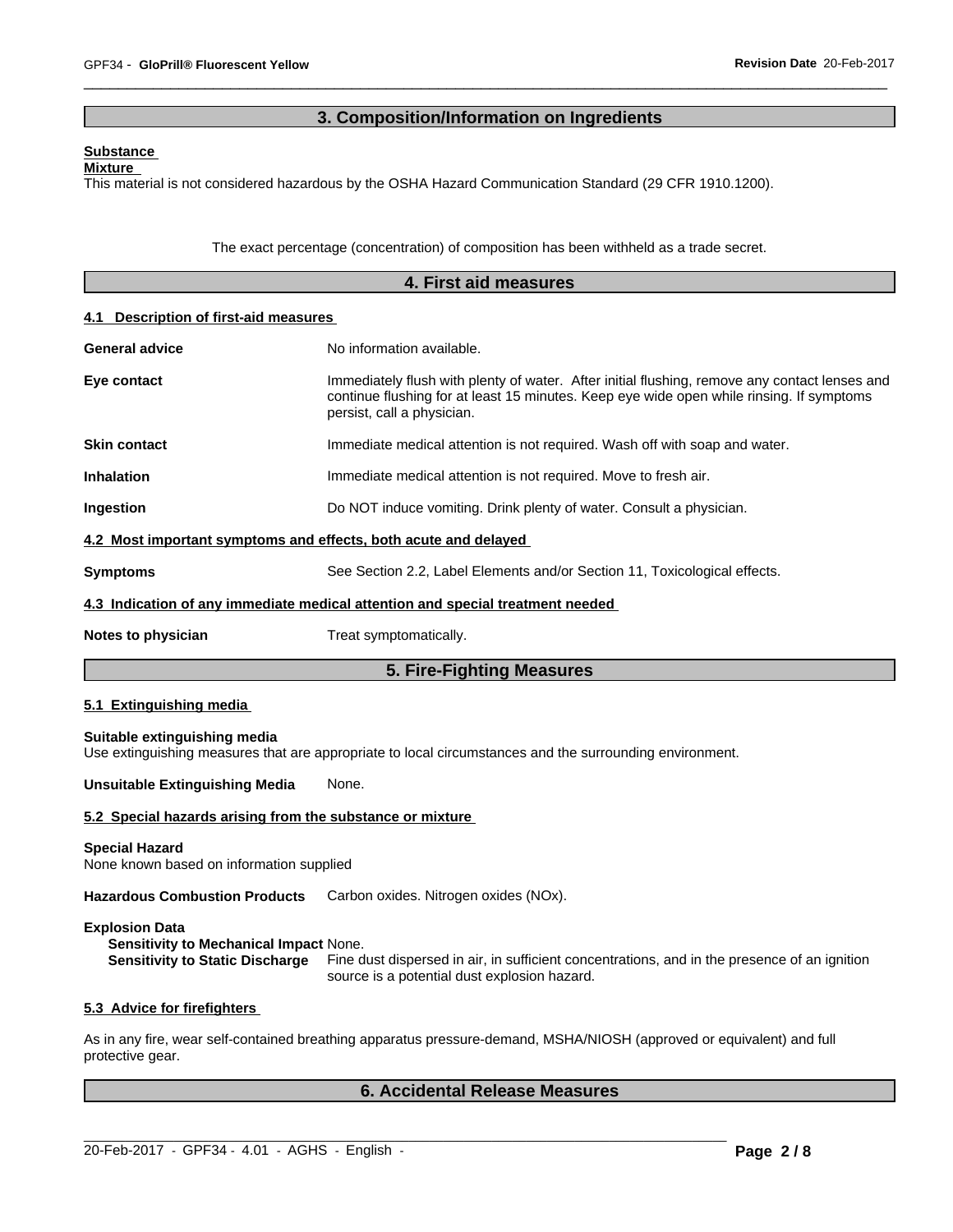#### **6.1 Personal precautions, protective equipment and emergency procedures**

Ensure adequate ventilation, especially in confined areas. Use personal protective equipment.

# **6.2 Environmental precautions**

Prevent product from entering drains. See Section 12 for additional Ecological information.

# **6.3 Methods and materials for containment and cleaning up**

| <b>Methods for Containment</b> | Prevent further leakage or spillage if safe to do so.                                               |
|--------------------------------|-----------------------------------------------------------------------------------------------------|
| Methods for cleaning up        | Sweep up and shovel into suitable containers for disposal. Prevent product from entering<br>drains. |

# **7. Handling and storage**

| 7.1 Precautions for safe handling                                |                                                                        |  |
|------------------------------------------------------------------|------------------------------------------------------------------------|--|
| Advice on safe handling                                          | Wear personal protective equipment.                                    |  |
| <b>Hygiene measures</b>                                          | Handle in accordance with good industrial hygiene and safety practice. |  |
| 7.2 Conditions for safe storage, including any incompatibilities |                                                                        |  |
| <b>Storage Conditions</b>                                        | Keep tightly closed in a dry and cool place.                           |  |
| <b>Materials to Avoid</b>                                        | No materials to be especially mentioned.                               |  |

# **8. Exposure controls/personal protection**

# **8.1 Exposure Guidelines**

# **8.2 Appropriate engineering controls**

| <b>Engineering Measures</b> | Showers              |
|-----------------------------|----------------------|
|                             | Eyewash stations     |
|                             | Ventilation systems. |

# **8.3 Individual protection measures, such as personal protective equipment**

| <b>Eye/Face Protection</b>    | Safety glasses with side-shields.                                                                              |
|-------------------------------|----------------------------------------------------------------------------------------------------------------|
| Skin and body protection      | Wear chemical resistant footwear and clothing such as gloves, an apron or a whole body<br>suit as appropriate. |
| <b>Respiratory protection</b> | . NIOSH/MSHA approved respiratory protection should be worn if exposure is anticipated.                        |
| <b>Hygiene measures</b>       | See section 7 for more information                                                                             |

 $\_$  ,  $\_$  ,  $\_$  ,  $\_$  ,  $\_$  ,  $\_$  ,  $\_$  ,  $\_$  ,  $\_$  ,  $\_$  ,  $\_$  ,  $\_$  ,  $\_$  ,  $\_$  ,  $\_$  ,  $\_$  ,  $\_$  ,  $\_$  ,  $\_$  ,  $\_$  ,  $\_$  ,  $\_$  ,  $\_$  ,  $\_$  ,  $\_$  ,  $\_$  ,  $\_$  ,  $\_$  ,  $\_$  ,  $\_$  ,  $\_$  ,  $\_$  ,  $\_$  ,  $\_$  ,  $\_$  ,  $\_$  ,  $\_$  ,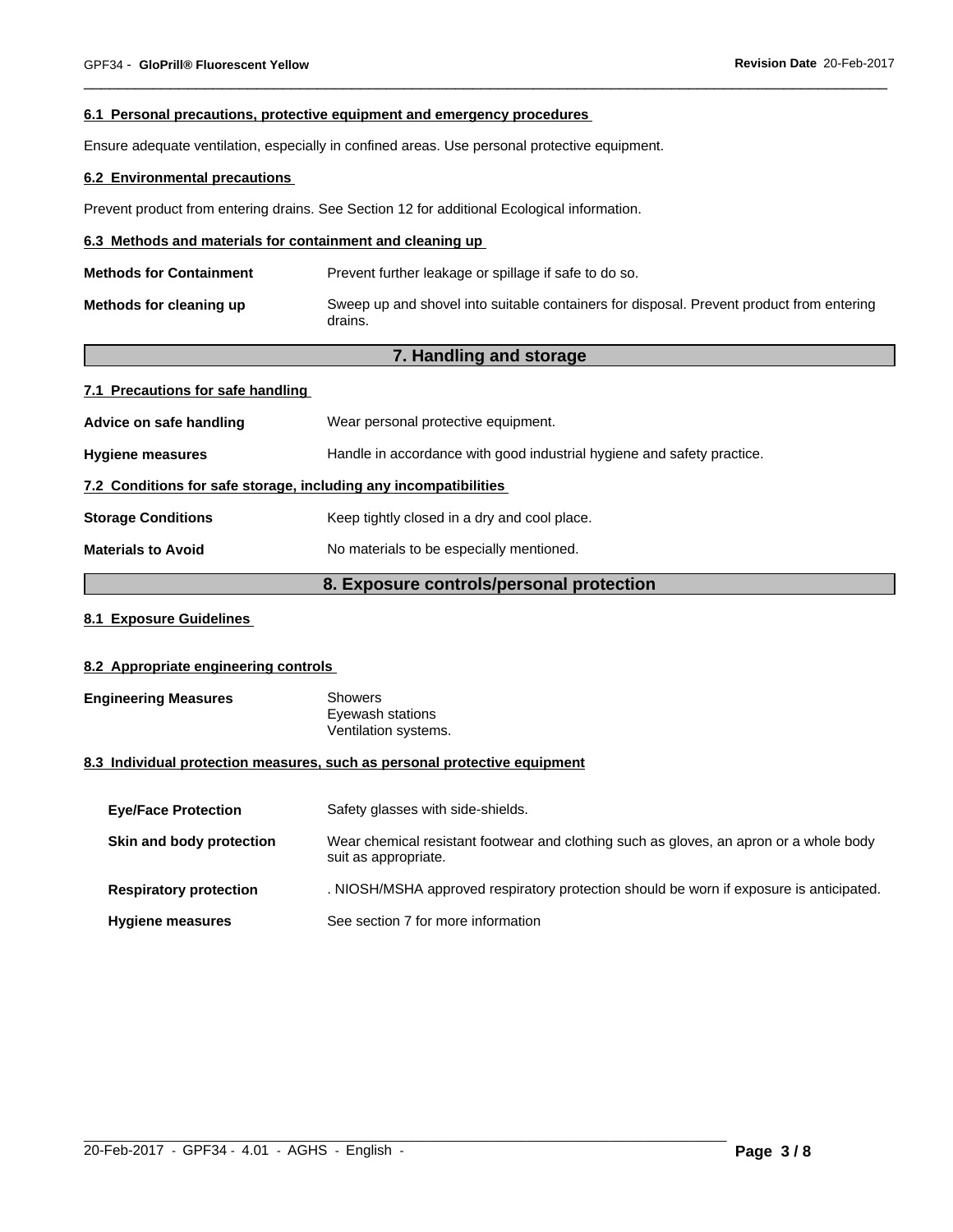# **9. Physical and chemical properties**

# **9.1 Information on basic physical and chemical properties**

| <b>Physical state</b>                              | Solid              |                          |                          |
|----------------------------------------------------|--------------------|--------------------------|--------------------------|
| Appearance                                         | <b>Pellets</b>     | Color                    | Yellow                   |
| Odor                                               | Mild               | <b>Odor Threshold</b>    | No information available |
| <b>Property</b>                                    | Values             | Remarks • Methods        |                          |
| рH                                                 |                    | No information available |                          |
| Melting/freezing point                             |                    | No information available |                          |
| <b>Boiling point/boiling range</b>                 |                    | No information available |                          |
| <b>Flash Point</b>                                 |                    | No information available |                          |
| <b>Evaporation rate</b>                            |                    | No information available |                          |
| Flammability (solid, gas)                          |                    | No information available |                          |
| <b>Flammability Limits in Air</b>                  |                    |                          |                          |
| upper flammability limit                           |                    | No information available |                          |
| lower flammability limit                           |                    | No information available |                          |
| Vapor pressure                                     |                    | No information available |                          |
| Vapor density                                      | 1.2                | No information available |                          |
| <b>Specific Gravity</b><br><b>Water solubility</b> | Insoluble in water |                          |                          |
| Solubility in other solvents                       |                    | No information available |                          |
| <b>Partition coefficient</b>                       |                    | No information available |                          |
| <b>Autoignition temperature</b>                    |                    | No information available |                          |
| <b>Decomposition temperature</b>                   |                    | No information available |                          |
| <b>Viscosity, kinematic</b>                        |                    | No information available |                          |
| Viscosity, dynamic                                 |                    | No information available |                          |
| <b>Explosive properties</b>                        |                    | No information available |                          |
| <b>Oxidizing Properties</b>                        |                    | No information available |                          |
| 9.2 Other information                              |                    |                          |                          |

# **Volatile organic compounds (VOC)** None **content**

# **10. Stability and Reactivity**

 $\_$  ,  $\_$  ,  $\_$  ,  $\_$  ,  $\_$  ,  $\_$  ,  $\_$  ,  $\_$  ,  $\_$  ,  $\_$  ,  $\_$  ,  $\_$  ,  $\_$  ,  $\_$  ,  $\_$  ,  $\_$  ,  $\_$  ,  $\_$  ,  $\_$  ,  $\_$  ,  $\_$  ,  $\_$  ,  $\_$  ,  $\_$  ,  $\_$  ,  $\_$  ,  $\_$  ,  $\_$  ,  $\_$  ,  $\_$  ,  $\_$  ,  $\_$  ,  $\_$  ,  $\_$  ,  $\_$  ,  $\_$  ,  $\_$  ,

#### **10.1 Reactivity**

No dangerous reaction known under conditions of normal use

# **10.2 Chemical stability**

Stable

#### **10.3 Possibility of hazardous reactions**

None under normal processing.

# **10.4 Conditions to Avoid**

None known based on information supplied.

#### **10.5 Incompatible Materials**

None known based on information supplied.

# **10.6 Hazardous Decomposition Products**

None known based on information supplied.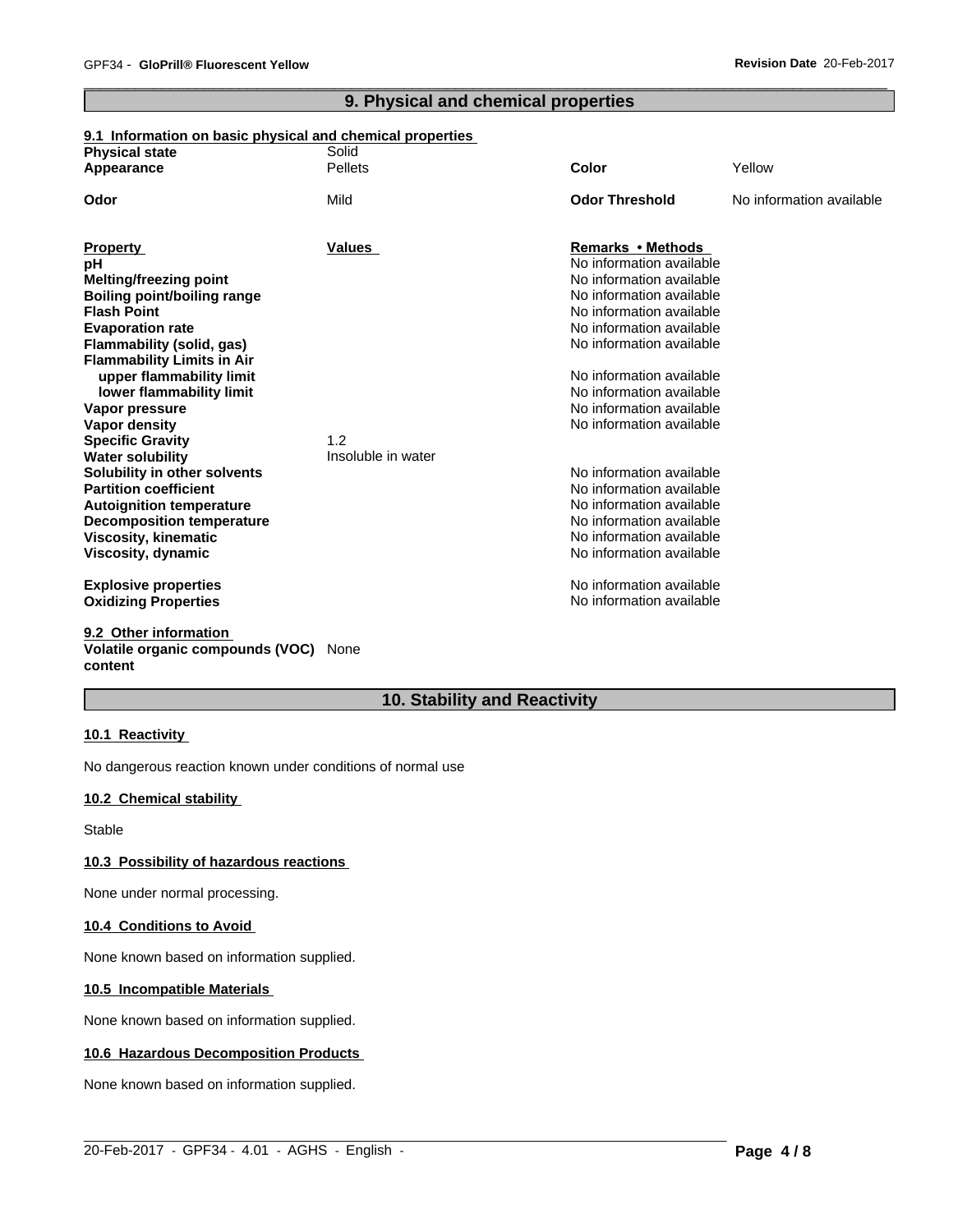# **11. Toxicological information**

 $\_$  ,  $\_$  ,  $\_$  ,  $\_$  ,  $\_$  ,  $\_$  ,  $\_$  ,  $\_$  ,  $\_$  ,  $\_$  ,  $\_$  ,  $\_$  ,  $\_$  ,  $\_$  ,  $\_$  ,  $\_$  ,  $\_$  ,  $\_$  ,  $\_$  ,  $\_$  ,  $\_$  ,  $\_$  ,  $\_$  ,  $\_$  ,  $\_$  ,  $\_$  ,  $\_$  ,  $\_$  ,  $\_$  ,  $\_$  ,  $\_$  ,  $\_$  ,  $\_$  ,  $\_$  ,  $\_$  ,  $\_$  ,  $\_$  ,

# **11.1 Acute toxicity**

**Numerical measures of toxicity: Product Information**

**Numerical measures of toxicity: Component Information**

### **11.2 Information on toxicologicaleffects**

# **Skin corrosion/irritation**

Product Information • Not a dermal irritant Component Information • No information available

# **Serious eye damage/eye irritation**

Product Information • May cause eye irritation Component Information • No information available

#### **Respiratory or skin sensitization**

Product Information • No information available Component Information • No information available

# **Germ cell mutagenicity**

Product Information  $\overline{\cdot}$  No information available Component Information • No information available

# **Carcinogenicity**

Product Information • Contains no ingredient listed as a carcinogen Component Information •

**Reproductive toxicity**

Product Information • No information available Component Information • No information available

#### **STOT - single exposure** No information available

# **STOT - repeated exposure**

• No known effect

#### **Other adverse effects**

Product Information • No information available Component Information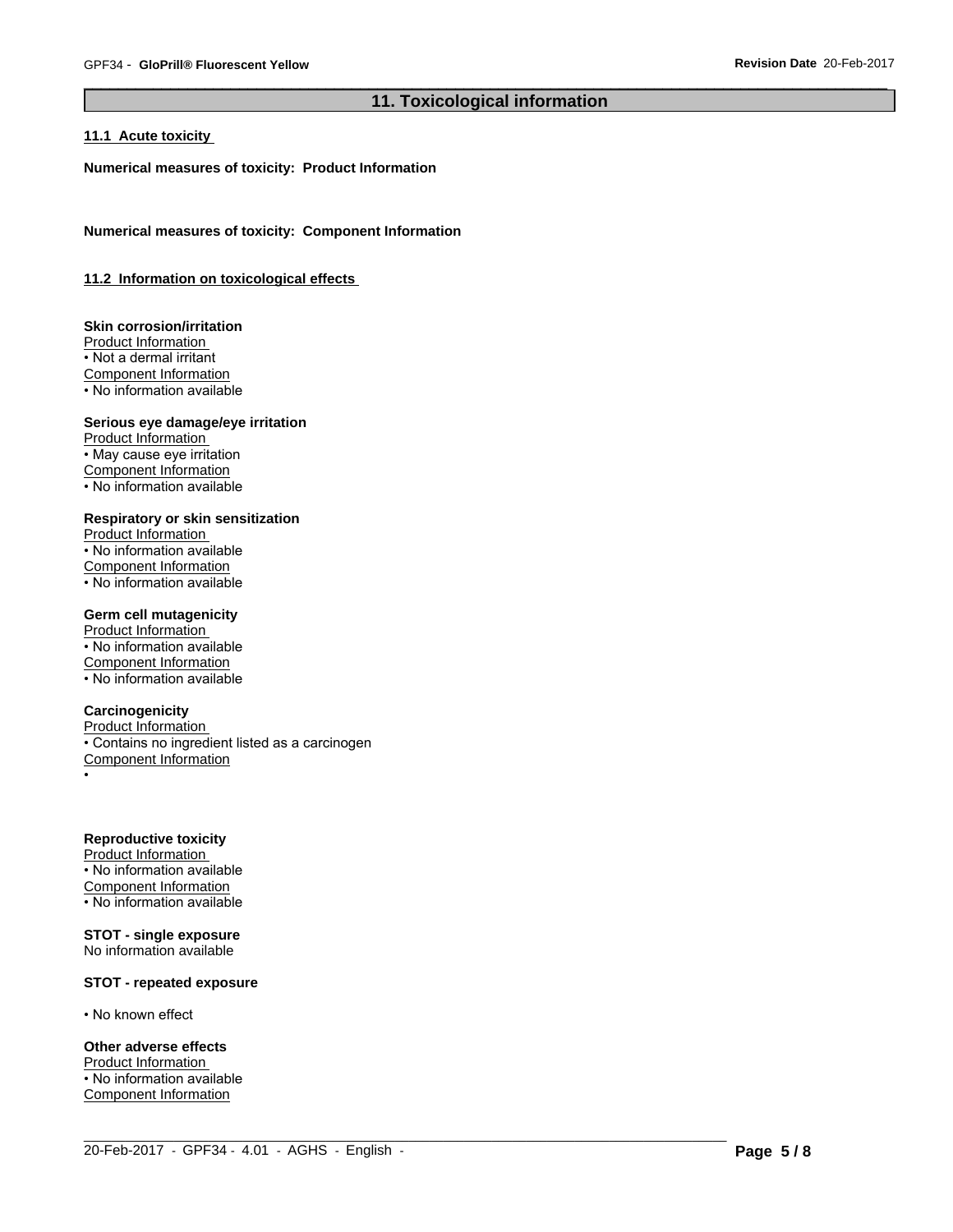• No information available

### **Aspiration hazard**

Product Information • No information available

Component Information

• No information available

# **12. Ecological information**

# **12.1 Toxicity**

**Ecotoxicity No information available** 

88.39 % of the mixture consists of components(s) of unknown hazards to the aquatic environment

# **Ecotoxicity effects**

# **12.2 Persistence and degradability**

No information available.

# **12.3 Bioaccumulative potential**

Discharge into the environment must be avoided

# **12.4 Mobility in soil**

No information available.

# **12.5 Other adverse effects**

No information available

# **13. Disposal Considerations**

# **13.1 Waste treatment methods**

Dispose of in accordance with federal, state, and local regulations.

# **14. Transport Information**

| <u>DOT</u>  | Not regulated |
|-------------|---------------|
| <b>MEX</b>  | Not regulated |
| <b>IMDG</b> | Not regulated |
| <b>IATA</b> | Not regulated |

# **15. Regulatory information**

 $\_$  ,  $\_$  ,  $\_$  ,  $\_$  ,  $\_$  ,  $\_$  ,  $\_$  ,  $\_$  ,  $\_$  ,  $\_$  ,  $\_$  ,  $\_$  ,  $\_$  ,  $\_$  ,  $\_$  ,  $\_$  ,  $\_$  ,  $\_$  ,  $\_$  ,  $\_$  ,  $\_$  ,  $\_$  ,  $\_$  ,  $\_$  ,  $\_$  ,  $\_$  ,  $\_$  ,  $\_$  ,  $\_$  ,  $\_$  ,  $\_$  ,  $\_$  ,  $\_$  ,  $\_$  ,  $\_$  ,  $\_$  ,  $\_$  ,

# **15.1 International Inventories**

| <b>TSCA</b>          | Complies                 |
|----------------------|--------------------------|
| DSL                  | -                        |
| <b>EINECS/ELINCS</b> | ۰                        |
| <b>ENCS</b>          | $\overline{\phantom{0}}$ |
| <b>IECSC</b>         | -                        |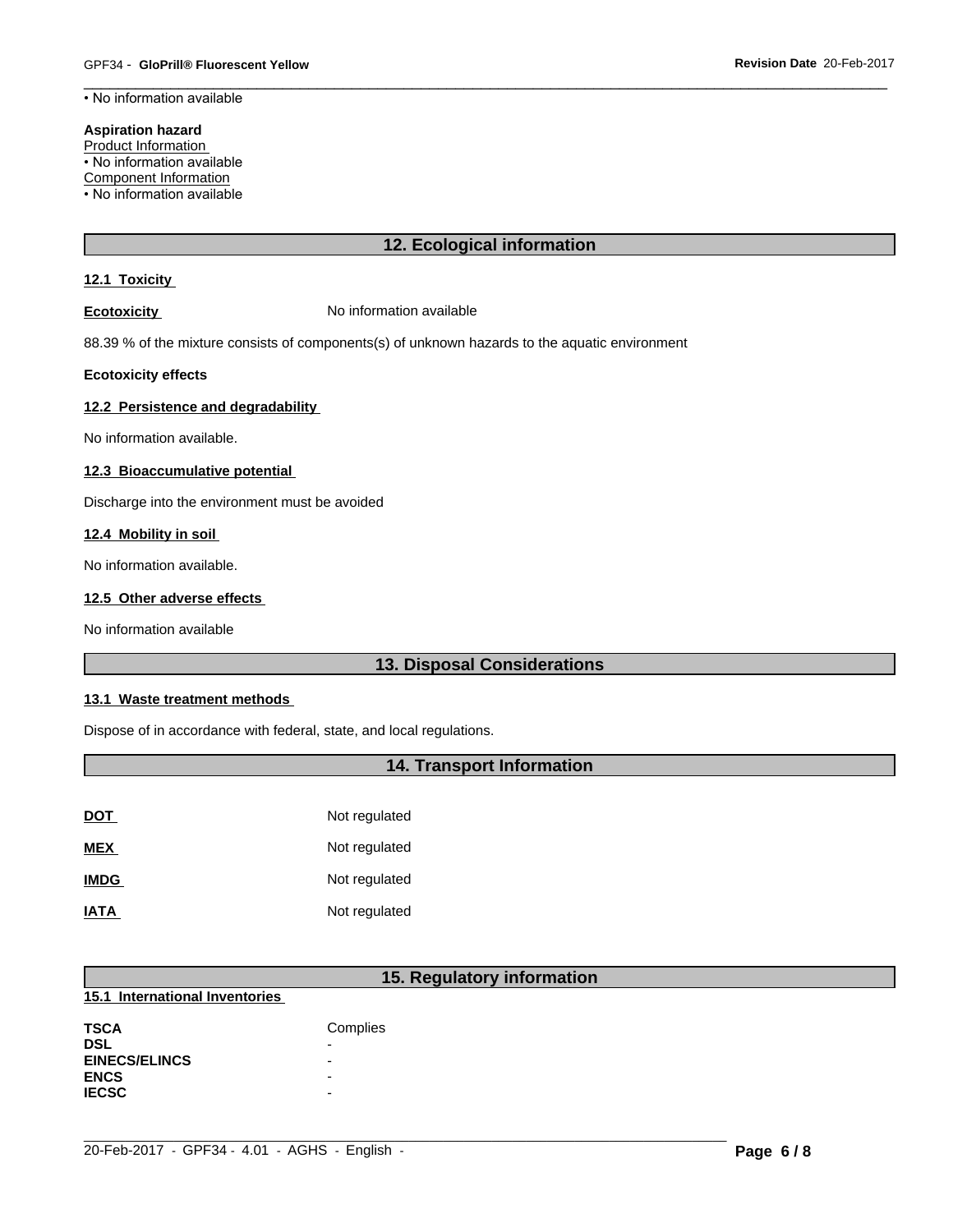| KECL  | $\overline{\phantom{0}}$ |  |
|-------|--------------------------|--|
| PICCS | $\overline{\phantom{0}}$ |  |
| AICS. | $\overline{\phantom{0}}$ |  |
| NZIoC | $\overline{\phantom{0}}$ |  |
|       |                          |  |

 **TSCA** - United States Toxic Substances Control Act Section 8(b) Inventory

 **DSL** - Canadian Domestic Substances List

 **EINECS/ELINCS** - European Inventory of Existing Chemical Substances/European List of Notified Chemical Substances

 **PICCS** - Philippines Inventory of Chemicals and Chemical Substances

 **ENCS** - Japan Existing and New Chemical Substances

 **IECSC** - China Inventory of Existing Chemical Substances

 **KECL** - Korean Existing and Evaluated Chemical Substances

 **PICCS** - Philippines Inventory of Chemicals and Chemical Substances

 **AICS** - Australian Inventory of Chemical Substances

 **NZIoC** - New Zealand Inventory of Chemicals

# **15.2 U.S. Federal Regulations**

# **SARA 313**

Section 313 of Title III of the Superfund Amendments and Reauthorization Act of 1986 (SARA). This product contains a chemical or chemicals which are subject to the reporting requirements of the Act and Title 40 of the Code of Federal Regulations, Part 372:

| <b>Chemical Name</b>      | <b>SARA 313 - Threshold Values %</b> |
|---------------------------|--------------------------------------|
| Resin (Zinc Compound)     |                                      |
| Copolymer (Zinc Compound) | . ن                                  |

# **15.3 Pesticide Information**

Not applicable

# **15.4 U.S. State Regulations**

# **California Proposition 65**

This product does not contain any Proposition 65 chemicals

| 16. Other information |                        |                       |                          |                                           |  |
|-----------------------|------------------------|-----------------------|--------------------------|-------------------------------------------|--|
| <b>NFPA</b>           | <b>Health Hazard -</b> | Flammability -        | Instability -            | <b>Physical and chemical</b><br>hazards - |  |
| <b>HMIS</b>           | <b>Health Hazard 1</b> | <b>Flammability 1</b> | <b>Physical Hazard 0</b> | Personal protection X                     |  |

#### **Legend:**

*ACGIH (American Conference of Governmental Industrial Hygienists) Ceiling* (C) *DOT (Department of Transportation) EPA (Environmental Protection Agency) IARC (International Agency for Research on Cancer) International Air Transport Association (IATA) International Maritime Dangerous Goods (IMDG) NIOSH (National Institute for Occupational Safety and Health) NTP (National Toxicology Program) OSHA (Occupational Safety and Health Administration of the US Department of Labor) PEL (Permissible Exposure Limit) Reportable Quantity (RQ) Skin designation* (S\*) *STEL (Short Term Exposure Limit) TLV® (Threshold Limit Value) TWA (time-weighted average)*

**Prepared By DayGlo Color Corp.** Regulatory Affairs/Product Safety